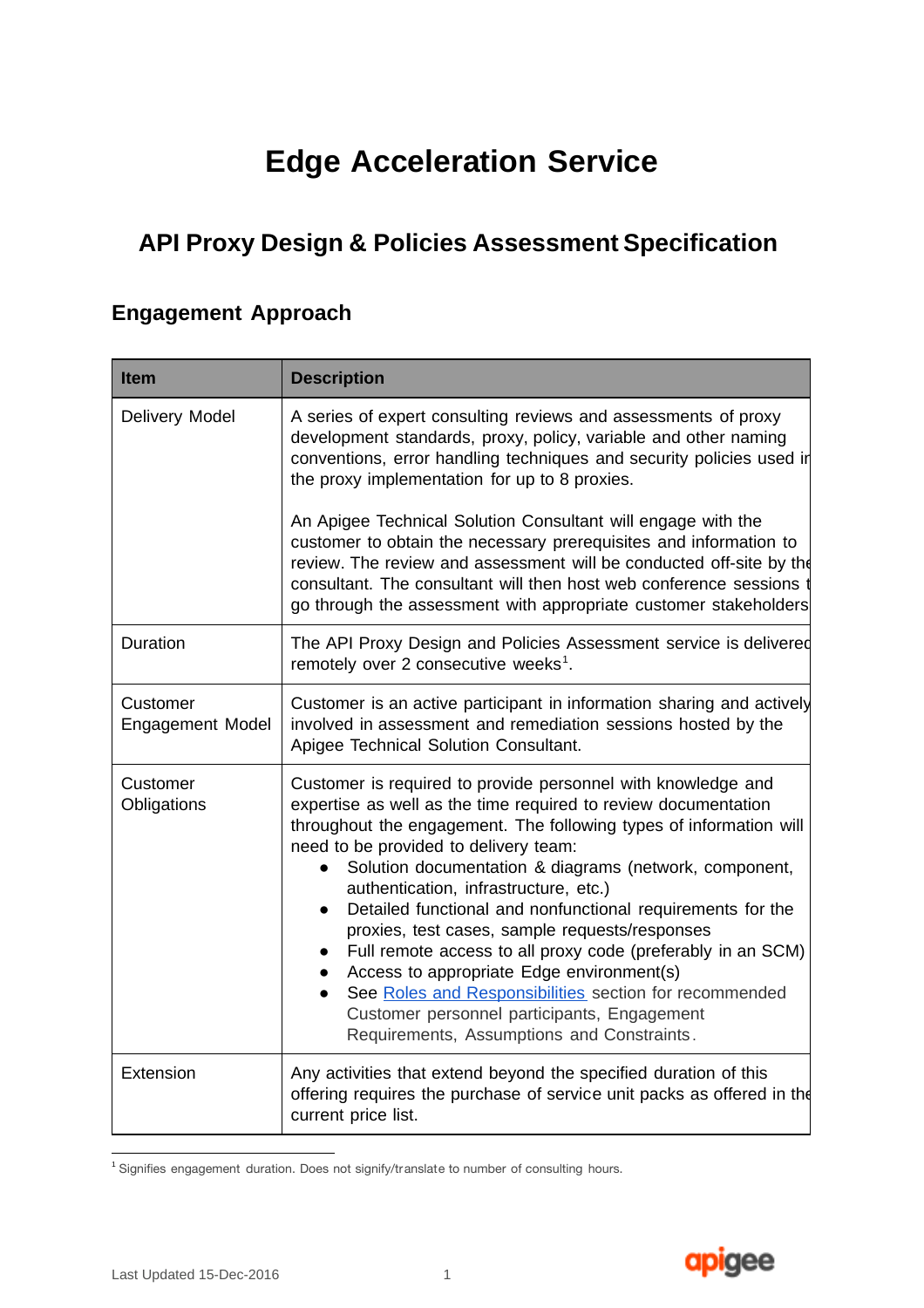## **Engagement Scope**

| <b>Activities</b> | Technical Solution Consultant engaged for 2 weeks <sup>2</sup><br>$\bullet$<br>Review & assessment of up to 8 proxies<br>$\bullet$<br>Review & assessment of proxy development standards<br>Review & assessment of proxy, policy, variable and othe<br>$\bullet$<br>naming conventions<br>• Review & assessment of error handling techniques<br>Review & assessment of security policies used in the<br>$\bullet$<br>proxy implementation<br>• Review & recommendations for performance<br>enhancements<br>Help to create a plan to change proxies and policies as<br>$\bullet$<br>per the assessment |
|-------------------|-------------------------------------------------------------------------------------------------------------------------------------------------------------------------------------------------------------------------------------------------------------------------------------------------------------------------------------------------------------------------------------------------------------------------------------------------------------------------------------------------------------------------------------------------------------------------------------------------------|
|-------------------|-------------------------------------------------------------------------------------------------------------------------------------------------------------------------------------------------------------------------------------------------------------------------------------------------------------------------------------------------------------------------------------------------------------------------------------------------------------------------------------------------------------------------------------------------------------------------------------------------------|

### **Roles and Responsibilities**

#### **Apigee Roles**

#### Technical Solution Consultant

The Apigee Technical Solution Consultant is responsible for conducting the review and assessment of the proxy development standards, various naming convention best practices, error handling approaches and security policies used in the proxy implementation.

#### **Customer Roles**

#### Product Owner

The Product Owner is responsible for providing the business context for the solution and identifying business issues and challenges that need to be taken into consideration as part of the assessment.

#### Lead Architect

The Lead Architect provides input to ensure that the Apigee Technical Solution Consultant has all information needed to successfully review and assess the customer's API Proxies and Policies. The Lead Architect is also responsible for providing the technical and architectural context for the proxies being assessed. The Lead Architect is also responsible for inviting the appropriate stakeholders during the review and assessment sessions per guidelines from the Apigee Technical Solution Consultant.



<sup>&</sup>lt;sup>2</sup> Signifies engagement duration. Does not signify/translate to number of consulting hours.